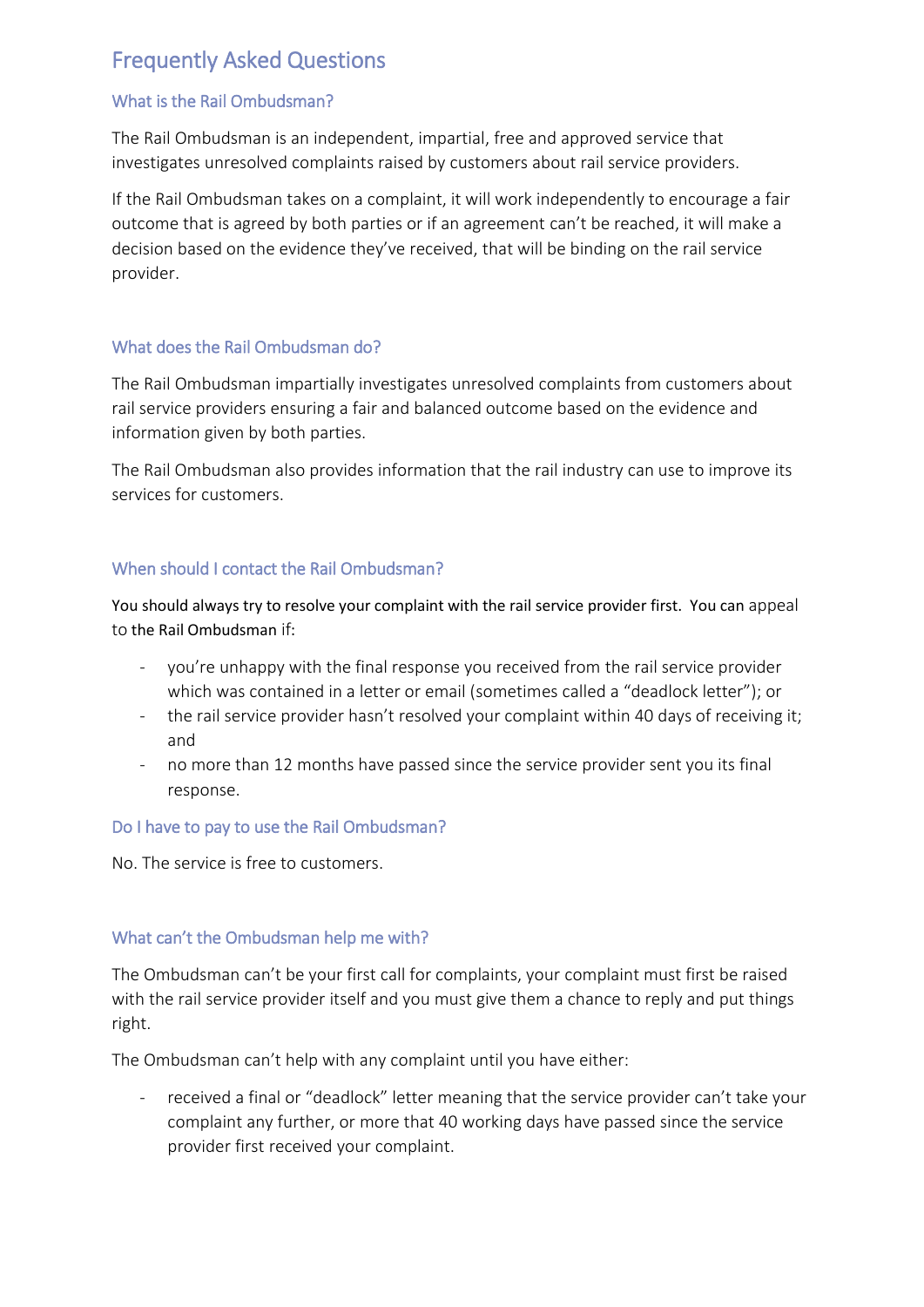## How long do I have to raise my complaint with the Rail Ombudsman?

You must contact the Rail Ombudsman within 12 months of the rail service provider's final response to your complaint.

# What types of rail service complaints does the Ombudsman deal with?

The Rail Ombudsman can deal with complaints raised about the standard of service provided by a rail service provider. These include:

- Train service performance such as delays and cancellations
- The quality of staff interaction, which may include, their attitude and the manner and quality of information provided
- The way that the rail service provider has handled your complaint
- Retailing and refunds of tickets including the way that the ticket was sold to you and the information that you were given (excluding tickets purchased from third party ticketing retailers)
- The information given regarding timetabled journeys and/or engineering works
- On train and station issues such as toilet availability and passenger assistance.
- Provision of and access to advertised services and or/facilities to customers with disabilities
- Discrimination or issues arising under the Equality Act 2010

For a full list see here: [www.railombudsman.org/making-a-complaint/complaints-we-can](http://www.railombudsman.org/making-a-complaint/complaints-we-can-investigate/)[investigate/](http://www.railombudsman.org/making-a-complaint/complaints-we-can-investigate/)

## Which rail service providers are members of the Rail Ombudsman?

You can find a full list here [www.railombudsman.org/about-us/participating-service](http://www.railombudsman.org/about-us/participating-service-providers/)[providers/](http://www.railombudsman.org/about-us/participating-service-providers/)

#### When won't the Ombudsman investigate a complaint?

The Rail Ombudsman cannot investigate your complaint if:

- Your complaint relates to issues that are not within your individual consumer rights, such as policy or industry-related matters
- Your complaint is with a train company that is not a member of the Rail Ombudsman. To check whether your rail service provider is a member of the Rail Ombudsman, pleas[e click here](https://www.railombudsman.org/about-us/participating-service-providers/)
- Your complaint is undergoing court proceedings or being investigated by another body
- You have already accepted a remedy from the rail service provider or received an award in relation to the same issue from another body
- If you are claiming business losses
- If you are claiming for an award higher of more than £2500